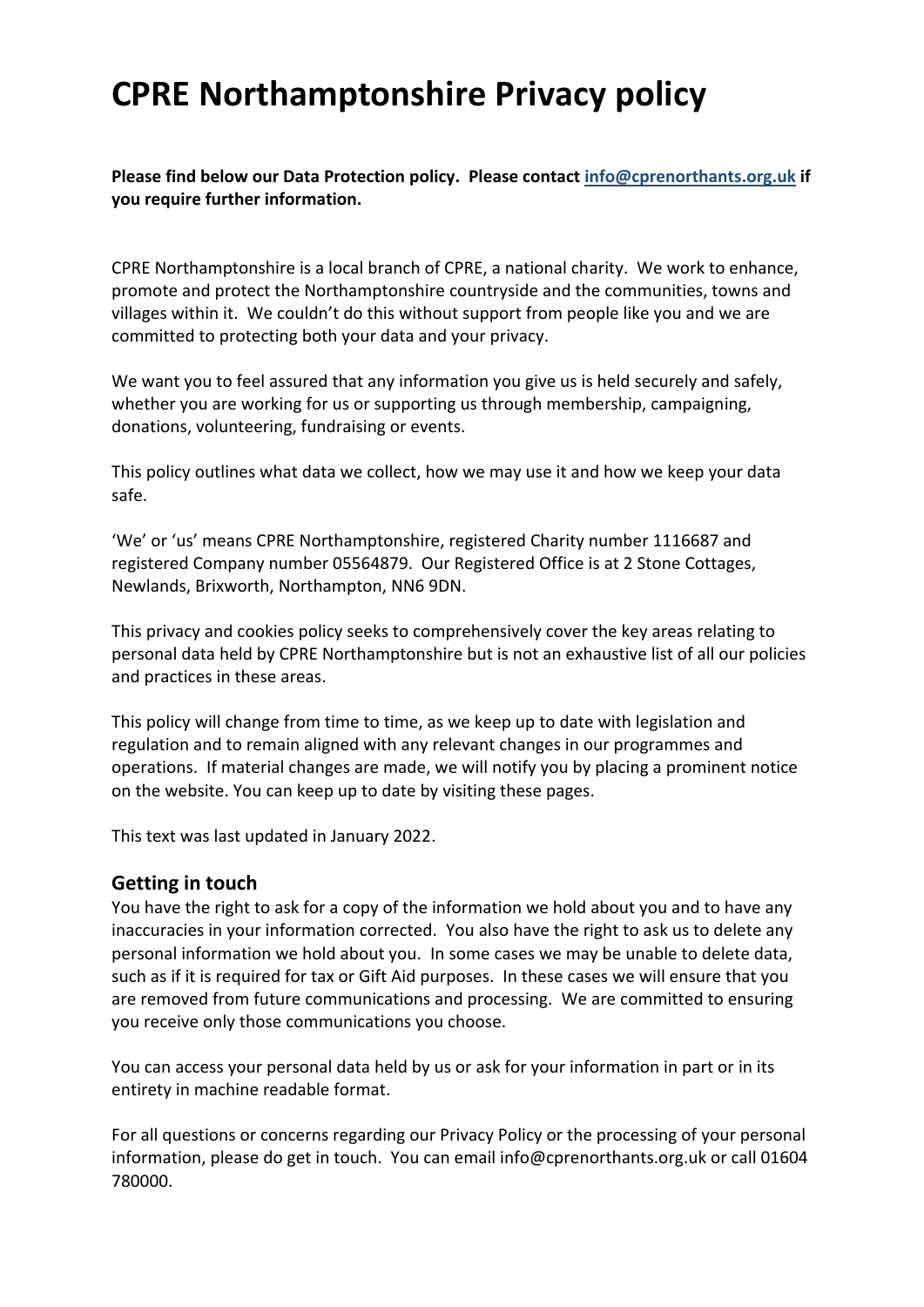## **Why and how we collect your data**

#### **When you give it to us directly**

Most of the personal data we hold is given to us directly by our members, supporters and volunteers in the course of interaction with our services, websites or fundraising activities.

#### **When we are working with a third party**

We may from time to time work with fundraising sites such as JustGiving. These independent third parties will only share your data with us if you have not requested anonymity.

We use the Wix email platform to manage our email marketing. You can find the privacy policies of Wix's third-party data processors at https://www.wix.com/about/privacy

# **What data we collect**

Personal information is any data that can be used to identify you. It can include, but is not limited to, any of the data listed below.

Data protection law recognises that there are sensitive categories of personal information, such as health information, racial or ethnic origin, or religious beliefs or other beliefs. We would only collect sensitive personal information where there is a clear need to do so such as health information to enable participation in a challenge event. Before we collect any sensitive personal information, we will make it clear what information we are collecting and the purpose we are collecting it for.

Information we collect from you directly or from third parties with whom we work may include:

- name
- address
- email address
- telephone number
- contact preferences
- employer details for processing a payroll gift
- taxpayer status for claiming Gift Aid

We may also collect and process information about your interactions with us, including details about our contacts with you through email, post, on the phone or in person. This might include the date, time, and method of contact, details about donations you make to us, events or activities that you register for or attend or any request for support.

We may also collect and record other relevant information you share with us about yourself, such as your interests or your affiliations with other charities, community or campaign groups, your council or planning team.

# **Children's data**

We are committed to protecting the privacy of children and young people who volunteer with us, fundraise for us, attend events organised by us or engage on our website. Where it is necessary to collect or use the personal data of children, we will obtain the consent of a parent or guardian beforehand.

If you are a child and would like to get involved with CPRE Northamptonshire, please obtain your parent's or guardian's consent before sending any personal information to our website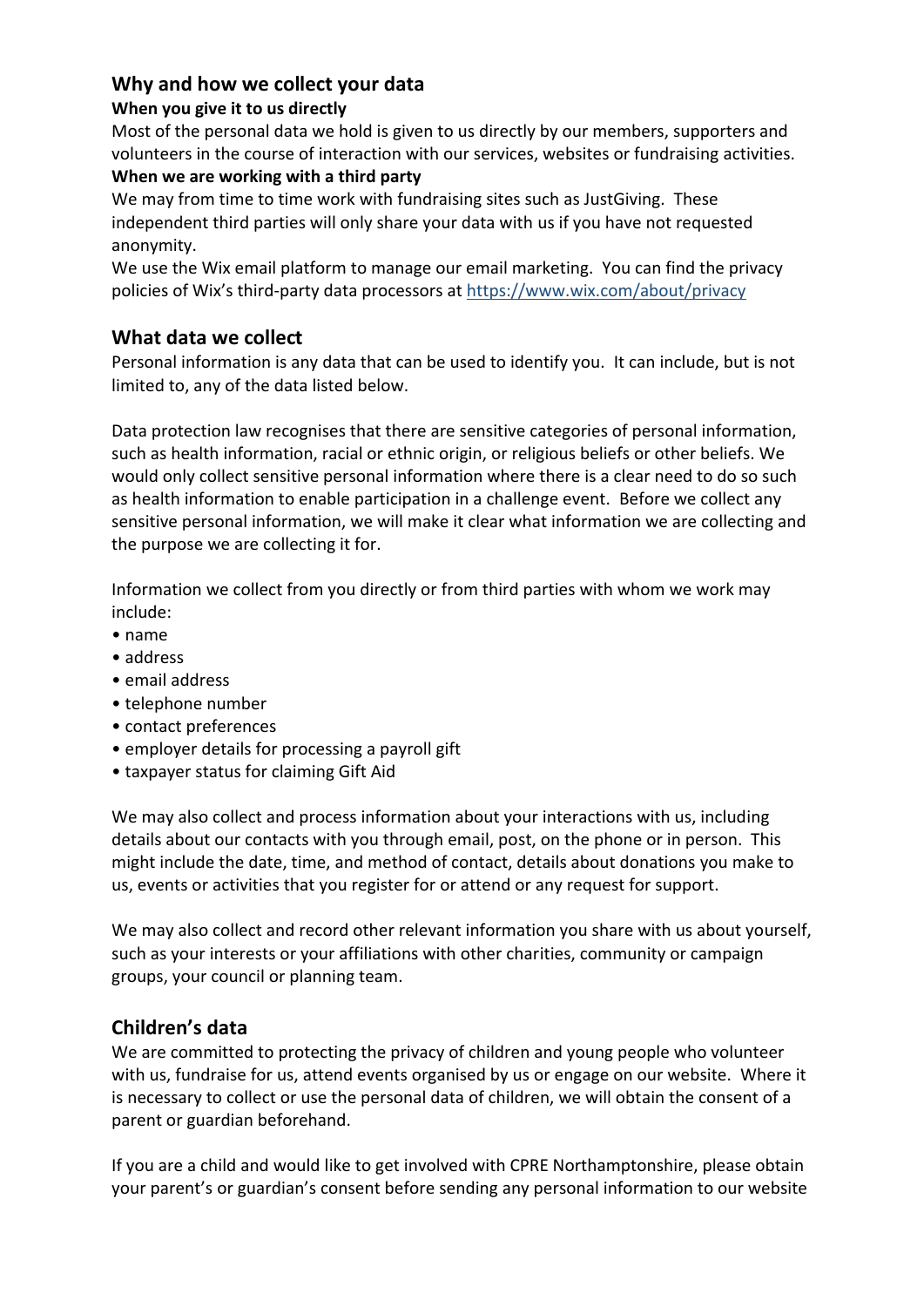or to us directly. Please ensure you speak to your parent or guardian before taking part in any of our activities.

#### **How we use your data**

Campaigning for a beautiful, living countryside is something we cannot do without the help of people who share our passion. Raising funds, running campaigns and involving as wide a range of people as we can in our activities are hugely important to us.

We try to offer diverse ways for people to support us and get involved and use a range of channels to suit supporter preferences, such as our website, postal, email and telephone appeals, and postal and email newsletters and information publications. We may create profiles and database segmentation to ensure communications are relevant and timely and to provide the best possible experience for our supporters. We may also occasionally invite supporters to participate in research. We will always ensure we have your consent before contacting you by email for marketing purposes. Provided you have given us your permission to do so, we may telephone you with campaign updates, membership renewal requests and occasional appeals. If you have not given us your permission, we will not telephone you for these marketing purposes.

The law allows personal data to be legally collected and used by an organisation if it is necessary for a legitimate business interest of the organisation, as long as its use is fair and balanced and does not unduly impact the rights of the individual concerned. We will send relevant marketing by post on the basis that it is within our legitimate interests to do so. If you feel you would like to reduce the amount of post you receive from us or prefer not to receive postal marketing at all, simply contact us at info@cprenorthants.org.uk or call 01604 780000.

If you are a member of CPRE and request not to receive post, please note that we will continue to post legally required membership documents such as voting papers and AGM notifications and membership renewal notices, but you will not receive information materials such as newsletters or any local updates or appeals.

## **Data sharing within the CPRE network**

When you become a member of CPRE, you join both National CPRE and your local CPRE branch. The branch will be automatically allocated according to your place of residence or you can specify a preference at any time during your membership. National Office shares your data with us so we can keep you informed of local news and events and invite you to our Annual General Meeting. We will inform National Office of any changes to your data as you inform us. National Office will keep you up to date with national news, events and to invite you to their Annual General Meeting. You can choose not to receive certain communications from National Office at any time by contacting the Data Protection Lead at dataprotection@cpre.org.uk or call 020 7981 2870.

This policy applies only to your interactions with CPRE National Office and our branch. Other independently registered branches within the CPRE network have their own privacy policies.

## **Data sharing with third parties**

We do not share, sell or swap your information with other organisations for their own marketing purposes. We will share membership data with CPRE National Office as described above.